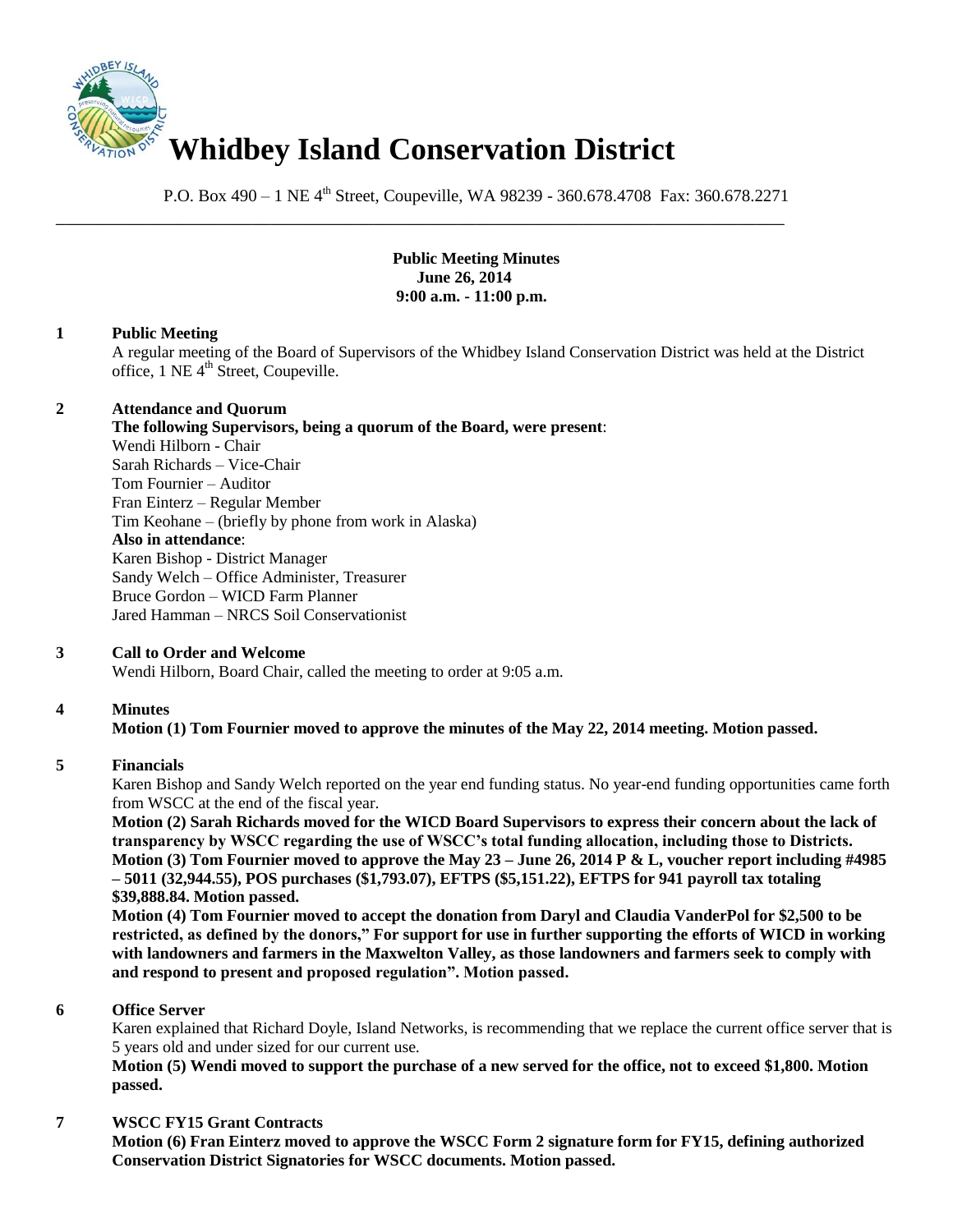# **8 NRCS Report – Jared Hamman**

Jared said that EQIP contracts were being prepared for signature. Under the new Farm Bill, non-profits that qualify as agricultural producers will still qualify for EQIP. Practice life spans and Technical Service Provider and Task Order opportunities were discussed.

# **9 WSCC FY16/FY17 Budget Request**

Karen updated the board on the FY16/FY17 budget process whereby all of the districts will be allowed to submit their needs for funding beyond their current level of funding. Districts that are "underfunded" by WSCC as compared to other districts in the state are allowed to justify and increase up to 25%. Other districts, including WICD, can submit justification for an increase of up to 15%. In addition, districts may submit requests for additional funding based on individual district needs. Karen gave an overview of the content, based on the district's annual and long range plans. Submittals are due to WSCC on July 10. Karen would like to assemble these and send them to the board for review and comments prior to submitting them to WSCC.

## **Motion (7) Tom Fournier moved to accept the WICD FY16/FY17 WSCC funding request, with concurrence by the WICD board via E mail, prior to their submission to WSCC. Motion passed.**

#### **10 Cost Share Policy**

Karen asked the board to review the current cost share policy, stating that this will need to be updated and renewed for FY15. Supervisors asked Karen to integrate reference to the WSCC cost share policy and bring draft back for approval on July 24.

## **11 Landowner Cost Share** (Wendi Hilborn recused herself from the following discussion due to possible conflict of interest)

## **Motion (8) Sarah Richards moved to approve the Landowner Cost Share Agreement, funded by WSCC, with Diana Jordon for a waste storage facility. Motion passed.**

Karen said that Penn Cove Farms recently approached the District with concerns about the cost of a waste storage pond they will be installing as part of implementation of their farm plan. This project rated #4 in the district project ranking on Sept. 5, 2013. The Board directed Karen to check with WSCC on cost share funding availability.

# **12 WACD Dues**

**Sarah Richards moved to approve the 2014 WACD Dues for payment in the amount of \$3,120. Motion passed.** 

**13 Ebey's Prairie Watershed Stormwater Pre-Design Project Agreement Motion (10) Tom Fournier moved to approve the Ebey's Prairie Watershed Stormwater Pre-Design Project Agreement with the Department of Ecology in the amount of \$53,385, effective June 1, 2014 and ending December 31, 2105. Motion passed.** 

#### **13 District Manager Report – Karen Bishop Karen reported on the following items:**

- WADE Karen and Sandy attended. Excellent training. Sandy presented "Plant Sales Online". Karen ran administrative and financial track. Karen is Vice-President of WADE for FY15 and explained to board that her involvement will be increasing.
- Is. Co. Fish and Wildlife Habitat Conservation Areas Update Island County did not accept WICD's public comments for the June 10 Planning Commission meeting due to their decision not to re-open the public comment period in the continued public hearing. District will be working with the Island County Commissioner's to try and get comments integrated into the new code.
- Legislative tour in collaboration with NABC, Skagit CD and Snohomish CD August 15
- Karen discussed Wheat Week and proposed how the district might support this program. The Board feels like district needs to engage along with Wheat Week to bring in our local farming crops, including the importance of specialty crops, for students to understand. Karen will work with the state coordinator and bring this back in July.
- Karen presented WSU's request for financial support for installation and maintenance of a South Whidbey AgWeather Net station similar to the one in Ebey's Prairie, which is heavily relied on by farmers and others. The proposal came to WICD from Barbara Bennett, WSU Beach Watcher Coordinator. Supervisors suggested that Karen engage Extension Director Tim Lawrence in the discussion as well as to continue to gauge the level of support from South Whidbey farmers.